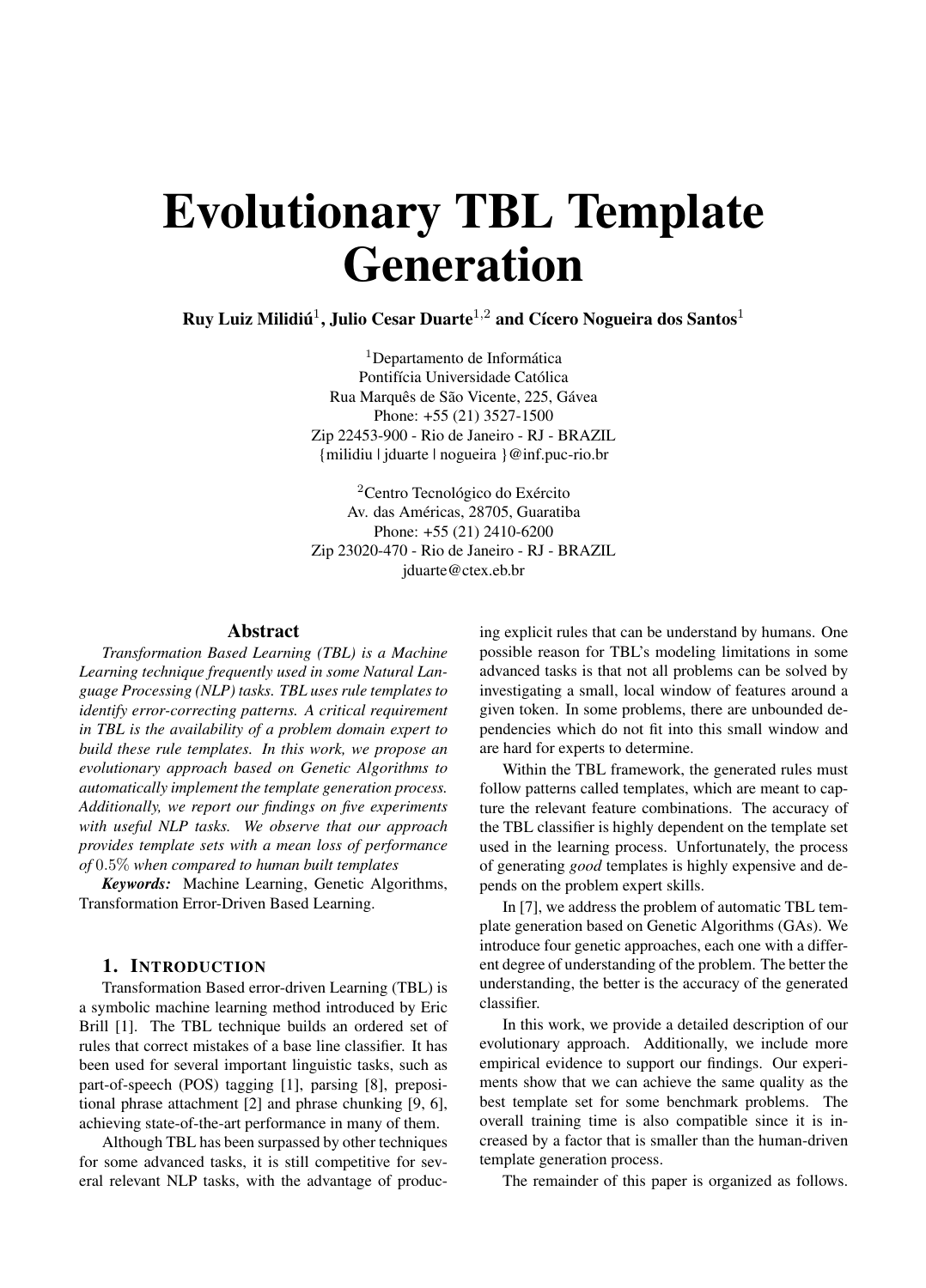Section 2 presents a brief overview of GAs and TBL. In Section 3, we describe our genetic approaches. Section 4 presents the five NLP problems used and also our experimental findings. In the final section, we present our conclusions and some future work.

# 2. TECHNIQUES

# 2.1. GENETIC ALGORITHMS

Genetic Algorithms (GAs) [5] are a family of computational models inspired both by the Evolution and Natural Selection processes. They model the solution of the problem into a data structure called chromosome, or *genotype* or *genome*, which represents the possible solutions, called individuals, or *creatures* or *phenotypes*. A series of genetic operators are applied to these chromosomes in order to achieve a high optimization of the problem.

Two components play an important role in the GA method: the problem codification and the evaluation function. The problem codification is the mapping that is made between the chromosomes and the individuals. Usually, the individuals are mapped into a string of 1's and 0's indicating the presence, or not, of some feature or characteristic as shown in Figure 1. The evaluation function takes one individual and calculates its fitness. Usually, the fitness is a performance measure of the individual as a solution to the problem.

Figure 1. Chromosome Example

A genetic algorithm starts with a random population of individuals. The current population is changed by the genetic operators into a new generation of individuals. The main objective of a generation is to keep the *best* individuals, enhancing the overall fitness of the population, until some stopping criteria is achieved. This criteria can be a fitness threshold, the number of generations or the lack of improvement.

There are two kinds of genetic operators: selection and recombination. Selection operators use the evaluation function to decide which individuals have the highest potential. These individuals may persist in the population and will be used by the other kind of operators.

The recombination operators are used to create new individuals using one or more high potential individuals. They are meant to diversify the search process. The most famous operators in this class are cross-over and mutation. The cross-over operator uses two or more fractions of high potential individuals to build a new individual

which is appended to the next generation of the population. The mutation operator, on other hand, takes one high potential individual and makes a slight change in one of its components. The new individual is also appended in the next generation of the population.

A pseudo-code for a genetic algorithm is given in Algorithm 1.

#### Algorithm 1 A Genetic Algorithm Pseudo-Code

- 1: Choose an initial random population of individuals
- 2: Evaluate the fitness of the individuals
- 3: repeat
- 4: Select the *best* individuals to be used by the genetic operators
- 5: Generate new individuals using crossover and mutation
- 6: Evaluate the fitness of the new individuals
- 7: Replace the *worst* individuals of the population by the best new individuals
- 8: until some stop criteria

## 2.2. TRANSFORMATION BASED LEARNING

Transformation Based error-driven Learning (TBL) uses a greedy error correcting strategy. Its main objective is to generate an ordered list of rules that correct classification mistakes in the training set, which have been produced by a baseline system.

The baseline system is an algorithm that classifies the unlabeled training set by trying to guess the correct class for each sample. In general, the baseline system is based on simple statistics of the labeled training set.

The requirements of the TBL algorithm are: a training corpus, a template set, a baseline system and a score threshold. The learning method is a mistake-driven greedy procedure that iteratively acquires a set of transformation rules from the template set maximizing its score. The score from a rule can be defined as the number of corrections that it achieves in the training corpus in some iteration of the learning process, discounting the number of mistakes it makes in the same corpus. At each iteration, the rule with best score (better than the threshold) is chosen to be used in the generated classifier. The threshold value can be tuned to avoid overfitting to the training corpus. The classification process of a new sample can be done by simply applying the baseline system BLS and the ordered rule set  $R$ . The pseudo-code of the TBL algorithm is shown in Algorithm 2.

2.2.1. TBL Templates: A TBL template can be any combination of features within a specified window. This combination of features is meant to be relevant to the task being learned. We define a template as being a sequence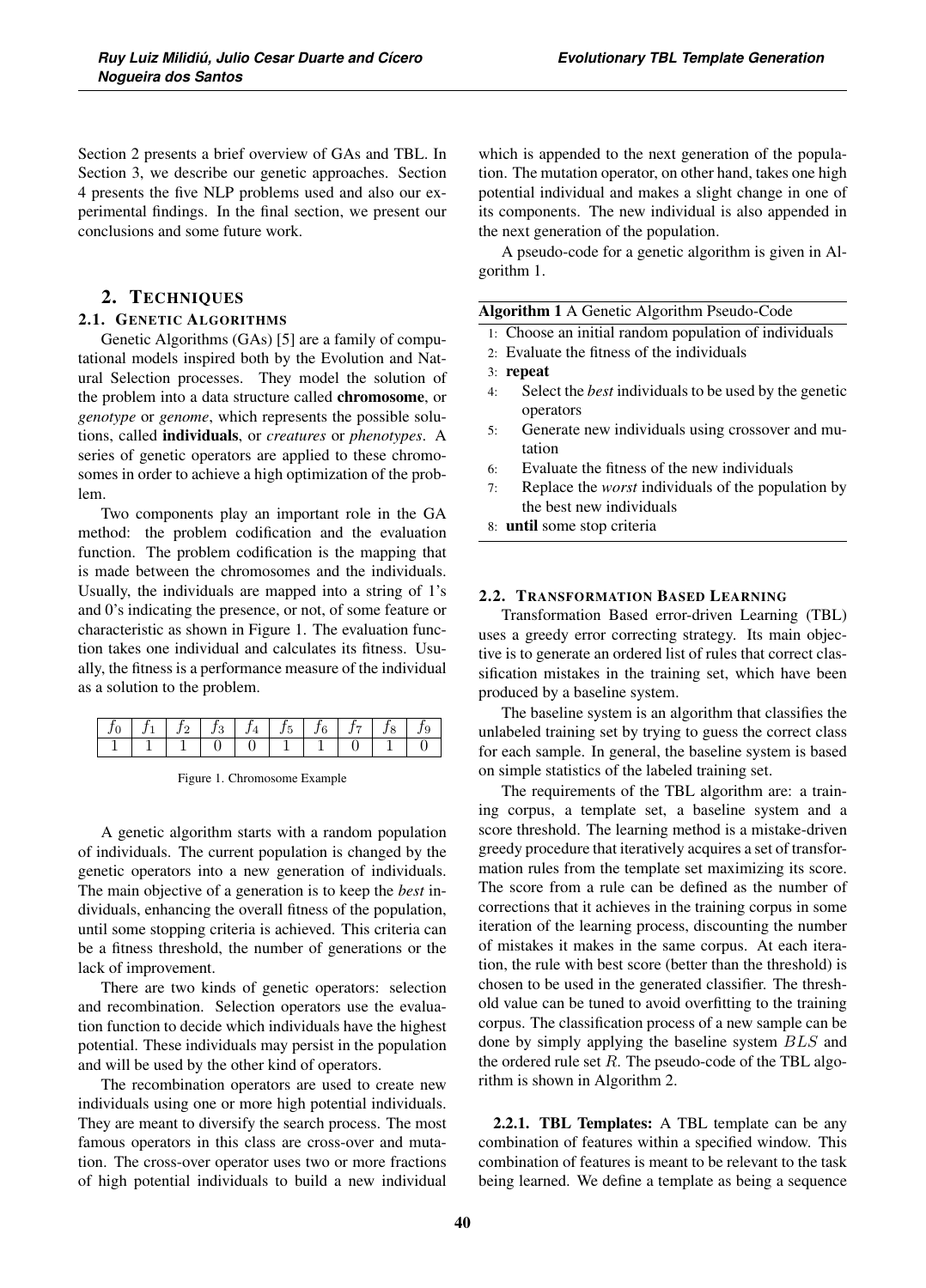Algorithm 2 The TBL Algorithm Pseudo-Code

**input** A training corpus  $C_0$ , a template set T, a baseline system  $BLS$  and an integer threshold  $\tau$ 

1: Apply  $BLS$  to  $C_0$  generating  $C_1$ 

2:  $R \leftarrow \{\}$ 

- 3:  $k \leftarrow 1$
- 4: repeat
- 5: Generate  $CR_k$ , instantiating all candidate rules from T using  $C_k$ ,
- 6: **for all** r such that  $r \in CR_k$  **do**<br>7:  $\sec(r) \leftarrow \#(\text{good correction})$
- $score(r) \leftarrow$  #(good corrections of r) #(bad corrections of r) in  $C_k$
- 8: end for
- 9: Choose  $r_M$  from  $CR_k$  with highest positive score above  $\tau$

```
10: if r_M exists then
```

```
11: Apply r_M to C_k generating C_{k+1}
```
- 12:  $R \leftarrow R + r_M.$ <br>13: **end if**
- end if
- 14:  $k \leftarrow k + 1$
- 15: **until** *not*  $r_M$  exists
- output  $R$

of *Atomic Terms* (ATs). An AT is the smallest template unit that indicates the feature and conditions to be instantiated in a template. It is meant to identify one peace of the context that a TBL rule needs to test when applying to the target token. Some examples of ATs are:

- 1. f[ds], which checks the feature *f* of a token, located *ds* tokens to the left or right (depending of the sign) of the target token. For example:  $f_1[-1]$ ;
- 2. f[ds,de], which checks the feature *f* in an interval of tokens positioned between *ds* and *de* (included), in relation to the target token. For example:  $f_1[-1,1]$ ;
- 3. **f**[ds,de]\_where( $f' = v'$ ), which checks the feature  $f$ of the token nearest to the target token, within the closed interval of *ds* and *de*, for which the feature *f '* equals  $v'$  [4]. For example:  $f_1[-1,-5]$  where( $f_2=v$ ).

More complex atomic terms can be defined in order to create more specialized rules.

# 3. APPROACHES

In this section, we show the genetic coding used in our experiments. The use of genetic algorithms in conjunction with TBL has already been examined in [13], where they are used in the TBL training process to generate the instantiated rules and to provide an adaptive ranking. Nevertheless, they have not been used in the evaluation of template sets what is our proposal. In all codings,

the template ordering is not taken into account, since it is the last criteria to be used when two or more rules have the same score.

## 3.1. GENETIC CODING

3.1.1. Fixed Context Window: In this approach, the *chromosome* is composed by several sequences of possible atomic terms (ATs) of the simplest form  $f(ds)$ . The value in the *chromosome* determines the presence or absence of the corresponding AT in the template. The input for this coding is composed by the following items: the list of possible features to be used, an integer value max-Offset, the number of templates to be generated and an expected number of atomic terms in each template. The generated templates are sequences of atomic terms of the form  $f[ds]$ , where  $ds \in \{\text{-maxOffset}, \text{+maxOffset}\}.$  An example of this coding is given in Table 1, showing two templates with expected size 3, using 2 features,  $f_1$  and  $f_2$ , and maxOffset equals to 1.

The *chromosome* shown in the Table 1 generates the following two templates:

- 1.  $f_1[-1] f_1[+1] f_2[-1] f_2[+1]$
- 2.  $f_2[-1] f_2[0]$

3.1.2. Fixed List of Atomic Terms: Usually, it is easier to identify candidate atomic terms by looking at the output errors of a Machine Learning Algorithm. In Fixed List of Atomic Terms, the *chromosome* is very similar to the previous one, but it can be composed by sequences of a given set of atomic terms. The *chromosome* value also indicates the presence or the absence of the corresponding atomic term in the template. The input for this coding is the list of possible atomic terms to be used, and, as well, the number of templates to be generated and the expected number of atomic terms. An example of this coding is given in Table 2, showing two templates with expected size 3, using 6 different possible atomic terms  $f_1[-1]$ ,  $f_1[-2]$ ,  $f_2[0]$ ,  $f_2[1]$ ,  $f_1[0,2]$  and  $f_2[-2,-0]_where{f_1=v_1}.$ 

The *chromosome* shown in the Table 2 generates the following two templates:

1.  $f_1[-2] f_2[0] f_2[-2, -0] \_where\{f_1=v_1\}$ 2.  $f_1[-1] f_2[0] f_1[0,2]$ 

3.1.3. Maximum Template Size: In this approach, the *chromosome* is quite similar to the previous one, but instead of having an expected template size we establish a maximum size for all templates. The *chromosome* value indicates the position of the corresponding atomic term in the list. A value -1 indicates the absence of an atomic term. The repetition of atomic terms in the same template is now a possibility, but they are discarded. The input for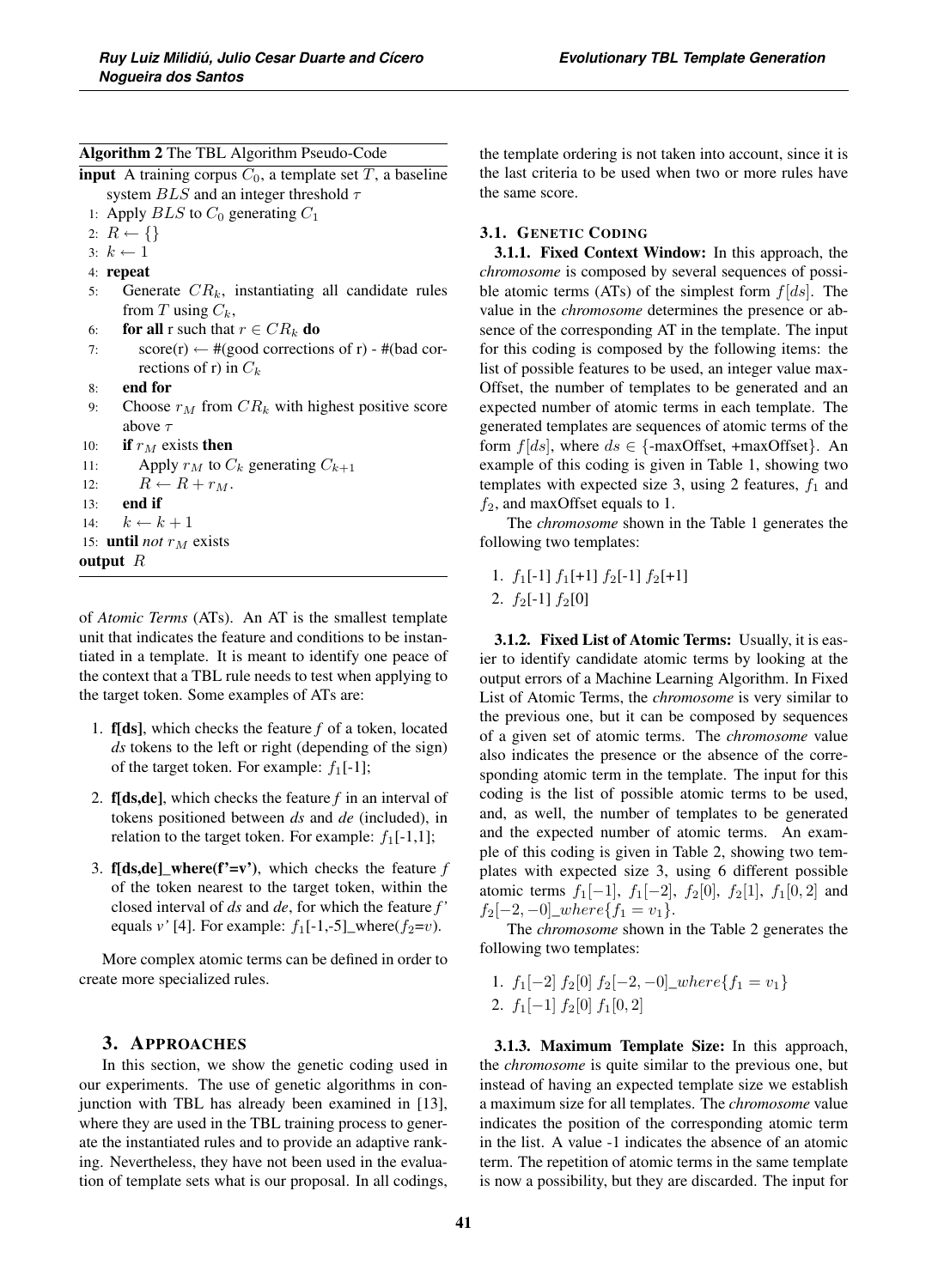|                                     | m<br>Temr<br>plate  |          |           |                              |                 |                              | $\mathbf{\mathbf{r}}$<br>$\overline{\phantom{a}}$<br>remr<br>plate 2 |            |          |                    |                   |     |  |
|-------------------------------------|---------------------|----------|-----------|------------------------------|-----------------|------------------------------|----------------------------------------------------------------------|------------|----------|--------------------|-------------------|-----|--|
|                                     | $\sim$<br><b>IL</b> | [0]<br>. | л.<br>. . | $\overline{1}$<br>$r_2$ [-1] | $f_2[0]$<br>. . | $\alpha$<br>ro '<br><u>_</u> | $\sim$ $\sim$<br>.<br>л.<br>. .                                      | [0]<br>. . | . .<br>. | $\sim$<br>.<br>2 L | ් [0]<br>$\sim$ L | 2 L |  |
| $\curvearrowright$<br>◡<br><b>.</b> |                     |          |           |                              |                 |                              |                                                                      |            |          |                    |                   |     |  |

Table 1. Example of the Fixed Context Window Approach

|                    | blate<br>remr                  |       |       |                                            |                | m<br>Template 2                    |                                |                           |                   |   |        |  |
|--------------------|--------------------------------|-------|-------|--------------------------------------------|----------------|------------------------------------|--------------------------------|---------------------------|-------------------|---|--------|--|
|                    | $\overline{\phantom{0}}$<br>11 | 2 L.L | <br>- | $\overline{a}$<br>$\sim$<br>$\cdots$<br>ر. | $\sim$<br>- 11 | $\overline{ }$<br>$\sqrt{11}$<br>◡ | $\overline{\phantom{0}}$<br>11 | $\sqrt{ }$<br>$\sqrt{11}$ | $\tau$<br>AI<br>∸ | υ | $\tau$ |  |
| $\sim$<br><b>.</b> |                                |       |       |                                            |                |                                    |                                |                           |                   |   |        |  |

Table 2. Example of the Fixed List of Atomic Terms Approach

this coding is the list of possible atomic terms to be used, the number of templates to be generated and the maximum template size. An example of this coding is given in Table 3, showing three templates with maximum size 4, using the same six possible previous atomic terms.

The *chromosome* shown in the Table 3 generates the following three templates:

1.  $f_1[-1] f_1[-2] f_2[1]$ 2.  $f_1[-2] f_2[0] f_2[1] f_2[-2, -0] \text{where} \{f_1 = v_1\}$ 3.  $f_1[-2] f_2[0] f_2[1]$ 

3.1.4. Template List: In this approach, the *chromosome* is composed of a sequence of predefined templates. The idea here is to find a better subset of templates than the one provided by an expert. Since TBL is a greedy algorithm, using all templates may not lead to better results than using just one of its subsets. The *chromosome* value indicates the presence or absence of the corresponding template. The input for this coding is the list of possible templates to be used and the expected number of templates to be used. An example of this coding is given in Table 4, showing templates from the fixed template list,  ${\tau_{00}, \tau_{01}, \tau_{02}, \tau_{03}, \tau_{04}, \tau_{05}, \tau_{06}, \tau_{07}, \tau_{08}, \tau_{09}, \tau_{10}, \tau_{11}}$ with an expected number of seven templates.

The *chromosome* shown in the Table 4 generates the following template set:  $\{\tau_{00}, \tau_{02}, \tau_{05}, \tau_{06}, \tau_{08}, \tau_{09}, \tau_{10}\}.$ 

## 3.2. FITNESS FUNCTION

Using a training set, we train a TBL classifier for each individual. The F-measure of the generated classifier for a validation set is used as the fitness value of the individual.

#### 3.3. CROSS-OVER OPERATOR

The cross-over operator generates a new *chromosome* by breaking apart two *chromosomes* in a random point and combining them. Table 5 shows an example of the cross-over operator for the *chromosome* described in the Fixed Context Window approach.

#### 3.4. MUTATION OPERATOR

The mutation operator generates a new *chromosome* by changing the value of the atomic term in a template. Table 6 shows an example of the mutation process for the *chromosome* described in the Fixed Context Window approach.

For the Maximum Template Size approach, instead of changing the value from 0 to 1 and vice-versa, the value is changed to another value in the interval [-1, number of atomic terms - 1].

# 4. EXPERIMENTS

#### 4.1. NLP PROBLEMS

We conduct five experiments with useful NLP tasks: English Base Noun Phrase Chunking (BNP), English Text Chunking (CK), Portuguese Named Entities Recognition(NE), Portuguese Noun Phrase Chunking (SN) and Portuguese Appositive Extraction (AP). This experiments are meant to illustrate the quality of our genetic approaches.

*Noun Phrase Chunking* consists in recognizing nonoverlapping text segments that correspond to noun phrases (NPs). *Text chunking* consists in dividing a text into syntactically correlated parts of words. *Named Entity Recognition* is the problem of finding all proper nouns in a text and to classify them among several given categories such as Person, Organization or Location. Finally, *Appositive Extraction* consists in recognizing structures composed by semantically related noun phrases that must be identical in reference, that is, they are co-referential.

4.1.1. Corpora: Table 7 shows some characteristics of the corpora used in the NLP experiments. The data used in the English Text Chunking is the CoNLL-2000 corpus [11]. This corpus is tagged with POS and Text Chunk tags. The data used in the Base Noun Phrase Chunking is the one of Ramshaw & Marcus [9]. It is composed by the same texts as the CoNLL-2000 corpus. The difference is that the Chunk Tags only identify base NPs.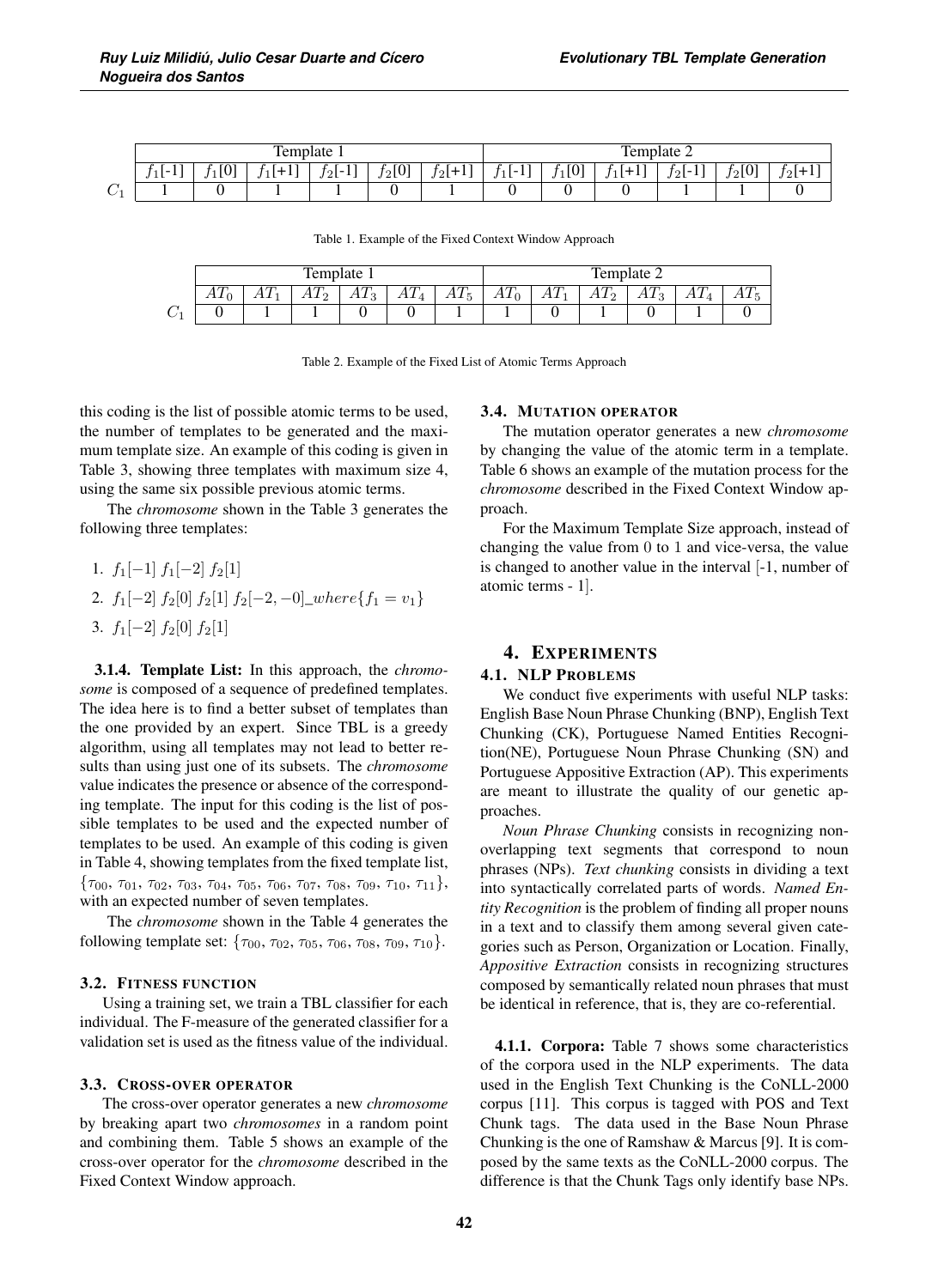| Template |  |                |        |                  | emplate               |                        |                         | Template 3      |                |                |                |  |
|----------|--|----------------|--------|------------------|-----------------------|------------------------|-------------------------|-----------------|----------------|----------------|----------------|--|
| $\cdots$ |  | $\overline{ }$ | $\sim$ | $\sqrt{2}$<br>AI | $\sqrt{ }$<br>АΊ<br>▵ | $\sqrt{ }$<br>11<br>٠J | $\overline{ }$<br>7 T.T | $\overline{11}$ | A <sub>L</sub> | $\overline{ }$ | $\overline{1}$ |  |
|          |  | -              |        |                  |                       |                        |                         |                 | -              |                |                |  |

Table 3. Example of the Maximum Template Size Approach

|   | 00 | <b>UT</b> | UΖ | U3 | '04 | U5 | 06 | 07 | -<br>υŏ | $\sim$<br>ាធ<br>v., | <b>LV</b> |  |
|---|----|-----------|----|----|-----|----|----|----|---------|---------------------|-----------|--|
| ◡ |    |           |    |    |     |    |    |    |         |                     |           |  |

Table 4. Example of the Template List Approach

The Named Entities corpus used is the same reported in [10] which contains POS and NE tags. In the Portuguese Noun Phrase experiments, we use the corpus reported in [12]. This corpus has both POS and SN tags. The last conducted experiment is Portuguese Appositive Extration (AP) and uses the corpus reported in [3]. This corpus is derived from the SN corpus containing the AP tags.

#### 4.2. EXPERIMENTAL SETUP

In all experiments, a small excerpt of the training corpus is used by the genetic approach. Two corpora are built: a GA-training set and a validation set. The GAtraining and validation sets are used by the genetic algorithm to, respectively, train and evaluate the performance of the individuals. The *best* individual returned by the genetic algorithm is applied to the whole training corpus, generating a TBL classifier. The classifier is, then, applied to the test corpus and its performance is evaluated.

We use F-measure as our key statistics to evaluate the performance of the generated classifiers. F-measure is the harmonic mean between precision and recall. Precision informs how many good classifications the model predicted amongst all predictions made. Recall informs how many good classifications were predicted amongst all true classifications.

For the four genetic formulations, we report the performance of the classifier trained with the *best* template set produced by the use of different slices of the GAtraining set in the genetic approach. These results are compared with the Baseline System (BLS) and a handcrafted template set (HC) obtained from the referenced articles. We start with 50 sentences for the genetic training process, increasing with 50 more examples in each experiment.

Although, we fixed the  $\tau$  parameter used in all experiments to the same value used by the handcrafted templates, it could also be encoded and determined by the genetic algorithm without considerable loss of performance, since its set of optimal values is very limited (usually,  $0 \leq \tau \leq 2$ ).

We also report the training time for each approach,

in terms of percentage of the training time for the experiment with 50 sentences. The reported training time includes both the generation of the best template set by the genetic algorithm and the training of the TBL classifier. The BLS training time is not reported since it is very small.

In all approaches, the performance of the population in the validation set over the ten fixed generations shows a consistent increase.

#### 4.3. RESULTS

4.3.1. English Base Noun Phrase Chunking: The results for the Fixed Context Window (FCW) approach are reported in Figure 2. The experiment is conducted using the three possible features (word, POS and NP tag) with a window size of five  $([-2, +2])$ . The genetic algorithm generated 20 templates with an expected atomic term size of 3. As we can see, the results are very good since we generate only 20 templates with the simplest atomic term. The loss of F-measure is smaller than  $1\%$ in the best ga-training sets. Also the genetic approaches takes few training time, since the templates are very simple. It is interesting to notice here that the training time decreases in the first increases of the genetic training corpus. This fact occurs because the BLS depends on the provided training corpus and, since the training corpus is very small, its accuracy is very poor, providing many errors for the genetic TBL templates to correct, which increases the overall training time.

Figure 3 shows the results for the Maximum Template Size (MTS) approach. The atomic term list used is  $\{$ npt[0], npt[−1], npt[−2], npt[1], npt[2], pos[0], pos[1],  $pos[2], pos[-2], pos[-1], pos[-3, -1], pos[1, 3], word[0],$ word[1], word[2], word[-1], word[-2], word[-3, -1], word $[1, 3]$ . The results are almost the same. We do not use very complex atomic terms in order to maintain the simplicity of the approaches, avoiding the need of a specialist to determine the atomic term list. The genetic algorithm generated 20 templates with maximum atomic term size of 5. The overall training time is increased, since we added atomic terms that may instantiate more candidate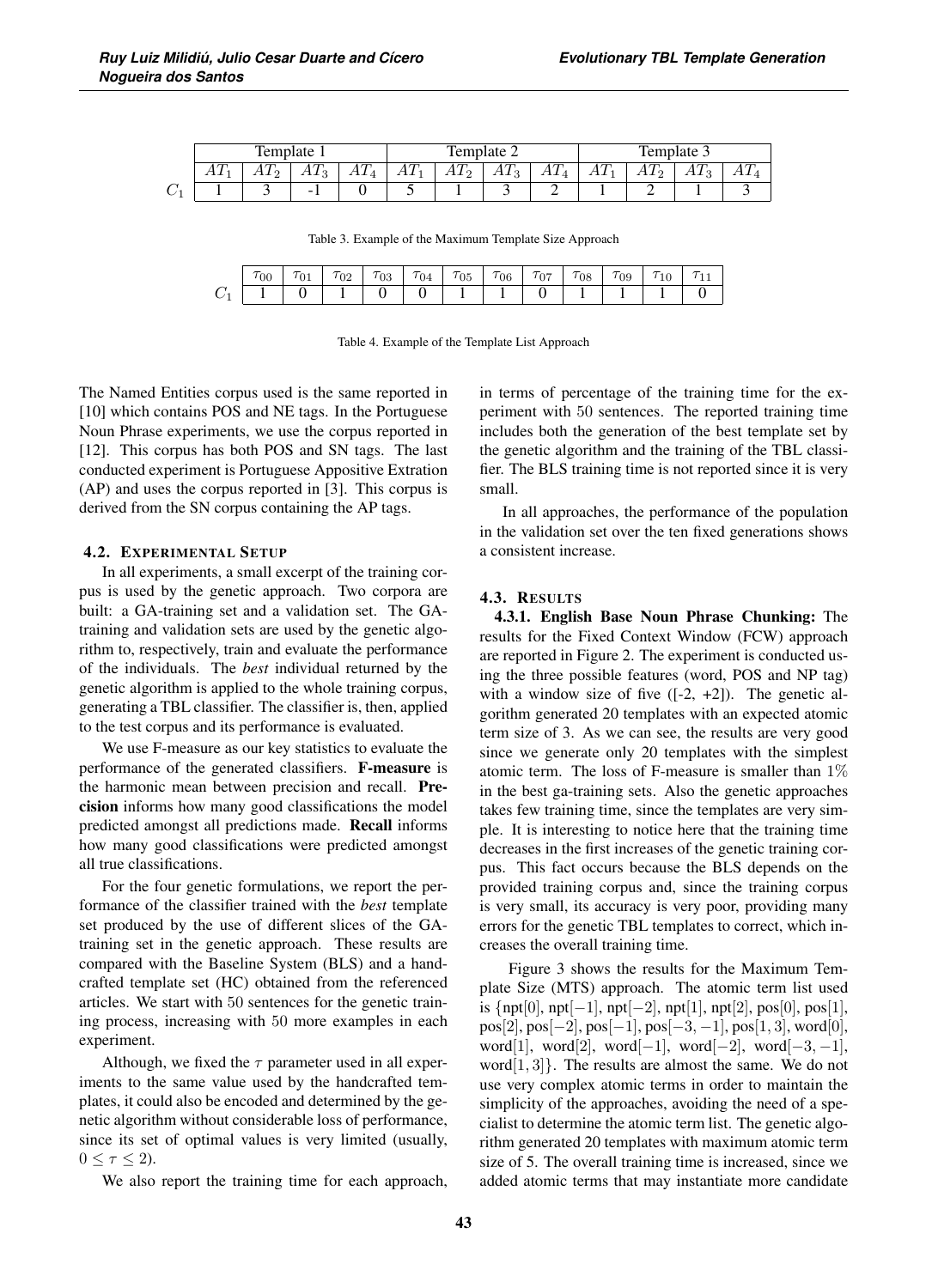|                            | Template 1 |     |   |           |          |           | Template 2 |    |   |       |          |   |  |
|----------------------------|------------|-----|---|-----------|----------|-----------|------------|----|---|-------|----------|---|--|
|                            | $1[-1]$    | г∩⊺ | ÷ | $f_2$ [-1 | $f_2[0]$ | $f_2[+1]$ | и<br>.     | ſО | - | 72 L- | $f_2[0]$ | ാ |  |
| U.                         |            | C   |   |           |          |           |            |    |   |       |          |   |  |
| $C_2$                      |            |     |   |           |          |           |            |    |   |       |          |   |  |
| $C_2$<br>$C_1\otimes$<br>∼ |            |     |   |           |          |           |            |    |   |       |          |   |  |

|             | Template 1                     |                  |    |             |          |               |              | Template 2        |            |          |          |       |  |
|-------------|--------------------------------|------------------|----|-------------|----------|---------------|--------------|-------------------|------------|----------|----------|-------|--|
|             | $\overline{\phantom{0}}$<br>ΞL | <b>601</b><br>ΙV | л. | $21-$<br>л. | $f_2[0]$ | $J2$ l+<br>п. | $\sim$<br>ΙL | D) ،<br><b>LL</b> | '+1<br>. . | $f_2[-]$ | $f_2[0]$ | $t_2$ |  |
| ∼<br>◡      |                                |                  |    |             |          |               |              |                   |            |          |          |       |  |
| $\odot C_1$ |                                |                  |    |             |          |               |              |                   |            |          |          |       |  |

Table 5. Example of the Cross-over operator

|  |  |  | Table 6. Example of the Mutation operator |  |
|--|--|--|-------------------------------------------|--|
|--|--|--|-------------------------------------------|--|



Figure 2. Results for the Fixed Context Window approach (BNP)

rules.

The experiment using the Fixed List of Atomic Terms (FLAT) approach is quite similar to the previous one, with same main parameters, and is reported in Figure 4. The only difference is that we define the expected template size, which was fixed in 4. We can see that the results are very similar to the previous one, in terms of Fmeasure and training time, since the two approaches are quite equivalent.

The last experiment for BNP uses the Template List (TL) approach. In this experiment, we try to find out a better combination of templates than the one provided by a specialist. Here, we use the template set proposed in [9].



Figure 3. Results for the Maximum Template Size approach (BNP)

The genetic generations are started with 80% of the templates activated. Figure 5 shows the results for this experiment. We can see that the template combination found by our approach achieve better results than the template set proposed by the specialist. However, this achievement implies in an increase of the overall training time.

4.3.2. English Text Chunking: In all following experiments, we use the same parameter setting as the one for BNP. This shows the power and simplicity of our scheme.

Figures 6, 7, 8 and 9 show the results for the four approaches. Our results are very close to the reference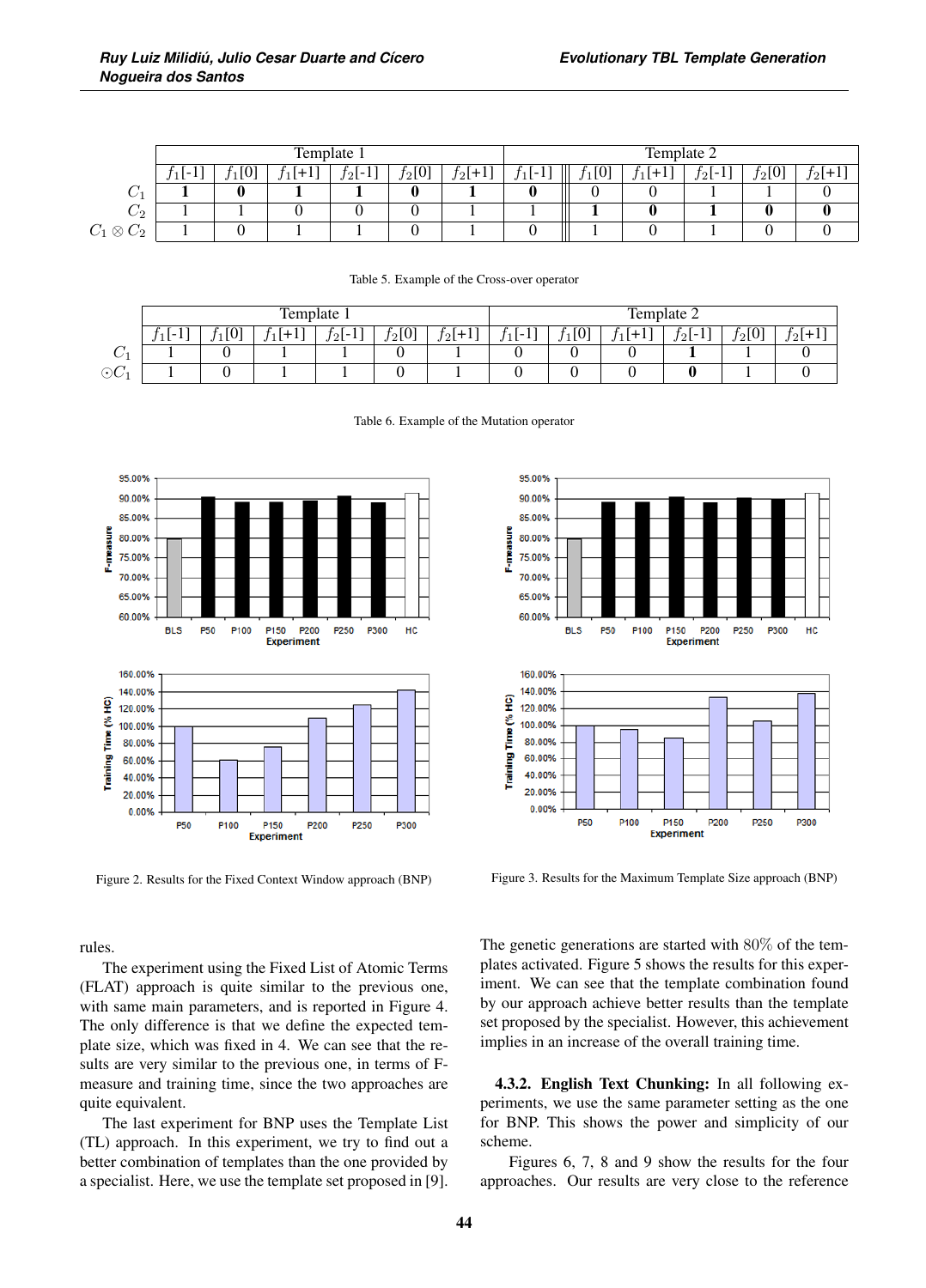|                                       | <b>Train Data</b> |        | <b>Test Data</b> |        |  |
|---------------------------------------|-------------------|--------|------------------|--------|--|
| <b>NLP</b> Problem                    | <b>Sentences</b>  | Tokens | <b>Sentences</b> | Tokens |  |
| English Base Noun Phrase              | 8936              | 211727 | 2012             | 47377  |  |
| English Text Chunking                 |                   |        |                  |        |  |
| Portuguese Named Entities Recognition | 1722              | 27055  | 378              | 6084   |  |
| Portuguese Noun Phrase Chunking       | 10051             | 210044 | 2206             | 46847  |  |
| Portuguese Appositive Extraction      | 3681              | 79560  | 807              | 17942  |  |

Table 7. NLP Tasks Corpora.



Figure 4. Results for the Fixed List of Atomic Terms approach (BNP)



Figure 5. Results for the Template List approach (BNP)

**Experiment** 

ones, even with the simplest approach.

4.3.3. Portuguese Named Entity Recognition: We show the results of the genetic approaches for NE in Figures 10, 11, 12 and 13. Here, the results with FLAT and TL are even better than the ones provided by the handcrafted templates. The only difference is that the automatically generated templates took much more time to train since they are much more generic than the handcrafted templates.

4.3.4. Portuguese Noun Phrase Chunking: We compare the results with the handcrafted templates described in [12]. We must observe that this template set contains very sharp domain knowledge. This certainly

required a lot of engineering effort to be acquired. Figures 14, 15, 16 and 17 report the results for all genetic approaches. The results with MTS are very close to the reference values. The template set reduction by the TL approach does not improve performance. This indicates that all the handcrafted templates are critical to the model performance.

4.3.5. Portuguese Appositive Extraction: Figures 18, 19, 20 and 21 show these results in all described approaches.

Here, the BLS in not an AP extractor. Its function is just to provide hints that help TBL learning. Therefore, it does not have a performance to evaluate and compare.

This task is more difficult than the others, since it is a relational task. In this case, only the MTS approach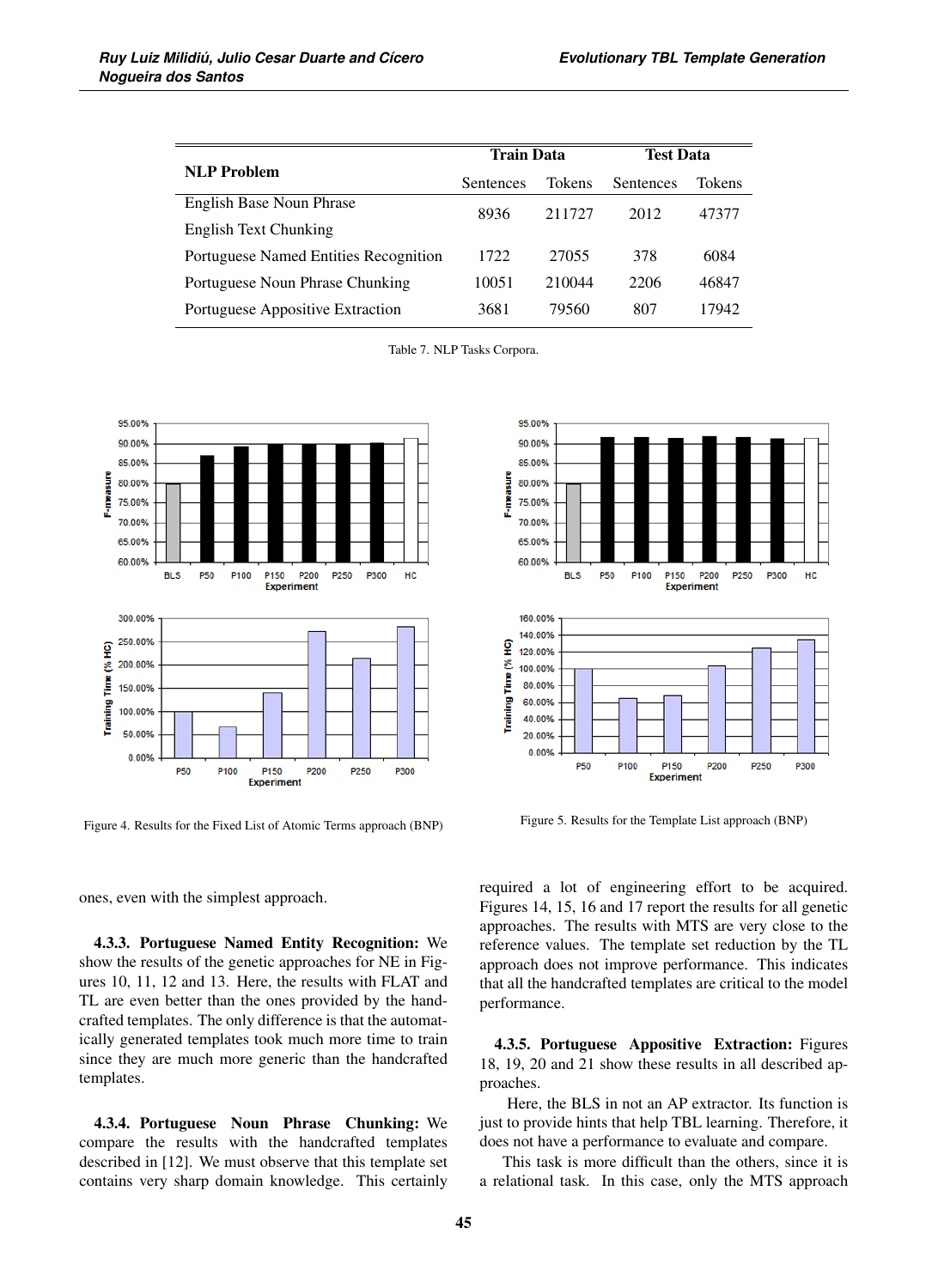

Figure 6. Results for the Fixed Context Window approach (CK)



Figure 7. Results for the Maximum Template Size approach (CK)

shows a good performance, close by  $1\%$  to the handcrafted templates.



Figure 8. Results for the Fixed List of Atomic Terms approach (CK)



Figure 9. Results for the Template List approach (CK)

#### 4.4. EXPERIMENTAL FINDINGS

In all tasks, we manage to automatically find a new template set that provides compatible results with the ones provided by specifically handcrafted templates. This is very attractive since human driven template generation is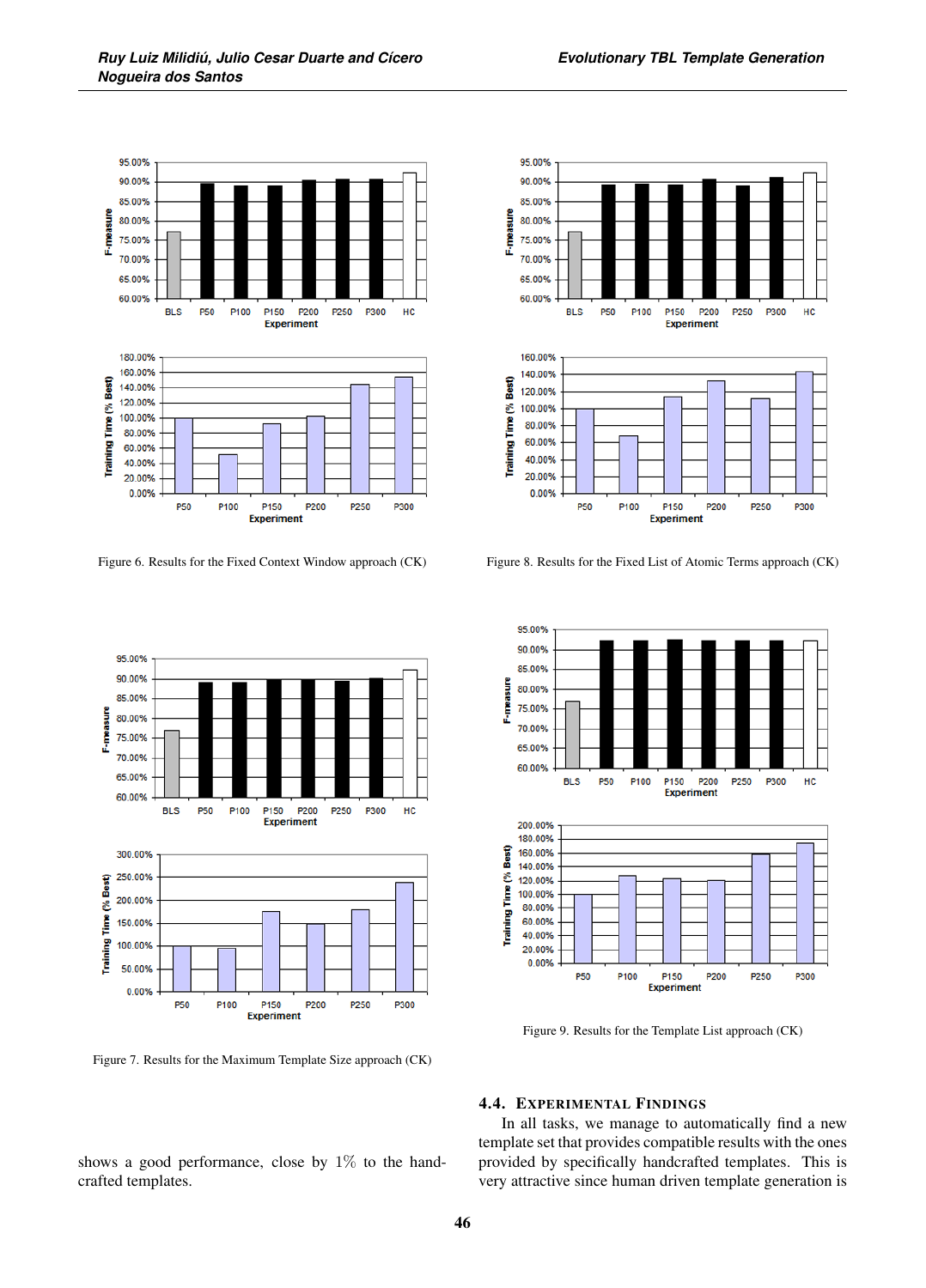

Figure 10. Results for the Fixed Context Window approach (NE)



Figure 11. Results for the Maximum Template Size approach (NE)

a very expensive task and requires TBL engine expertise.

The training time in all cases increased from a few minutes, with the handcrafted templates, to a few hours, when we include the evolutionary template generation. Observe, however, that handcrafting the templates requires a series of trial-and-error TBL modeling and train-



Figure 12. Results for the Fixed List of Atomic Terms approach (NE)

**Experiment** 



Figure 13. Results for the Template List approach (NE)

ing, what increases the overall training time to days or even weeks, depending on the complexity of the task. Therefore, the overall computing effort is also reduced with evolutionary template generation.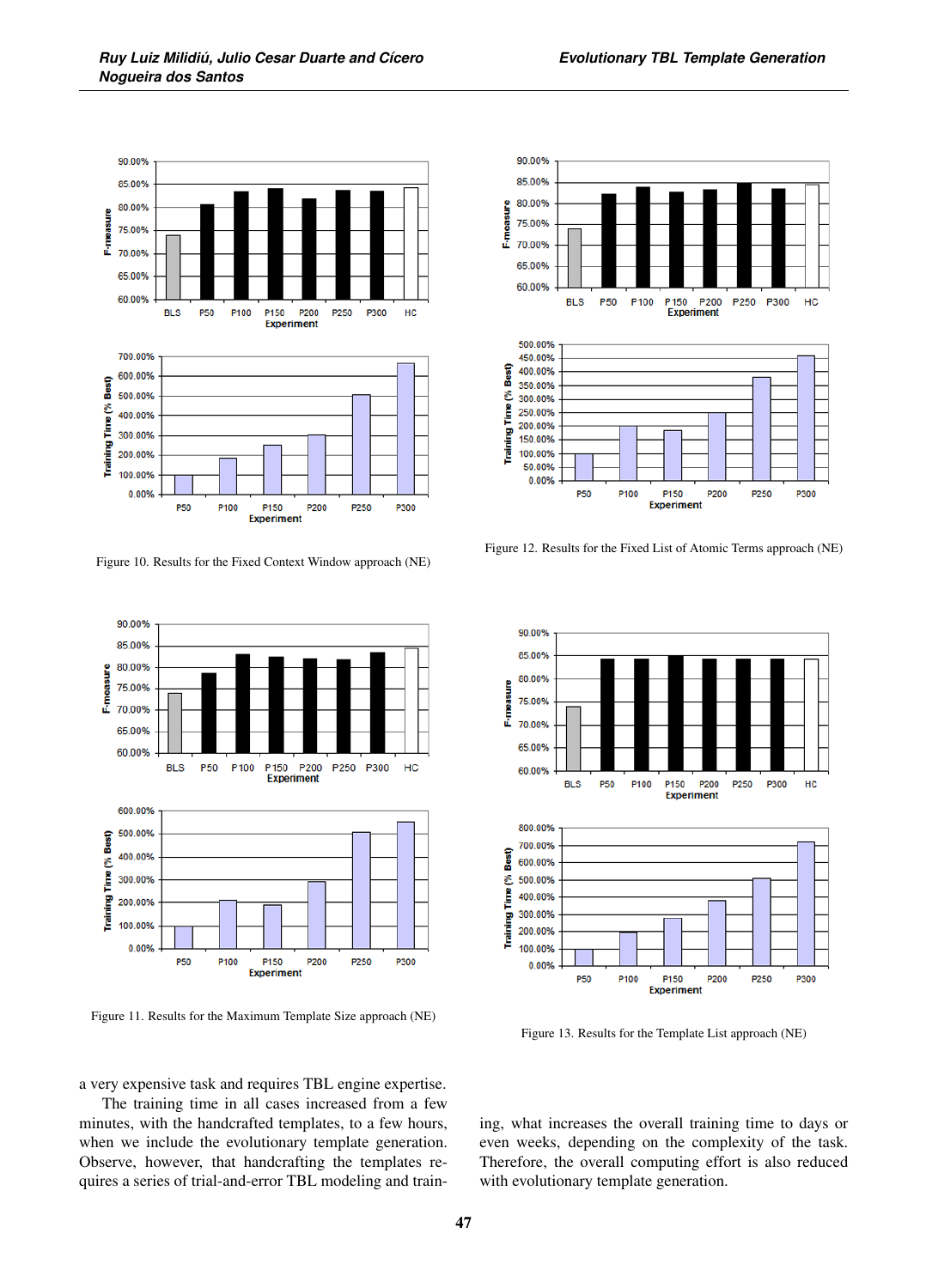

Figure 14. Results for the Fixed Context Window approach (SN)



Figure 15. Results for the Maximum Template Size approach (SN)



Figure 16. Results for the Fixed List of Atomic Terms approach (SN)



Figure 17. Results for the Template List approach (SN)

# 5. CONCLUSIONS

TBL Template construction is a highly expensive process with strong impact in the classifier's accuracy. In this paper, we present an evolutionary approach to help the generation of TBL templates. Our schemes use sim-

ple template design and very little training data to develop a set of templates.

We show a set of experiments that illustrate the applicability and the effectiveness of the proposed method. In all experiments, we managed to get compatible results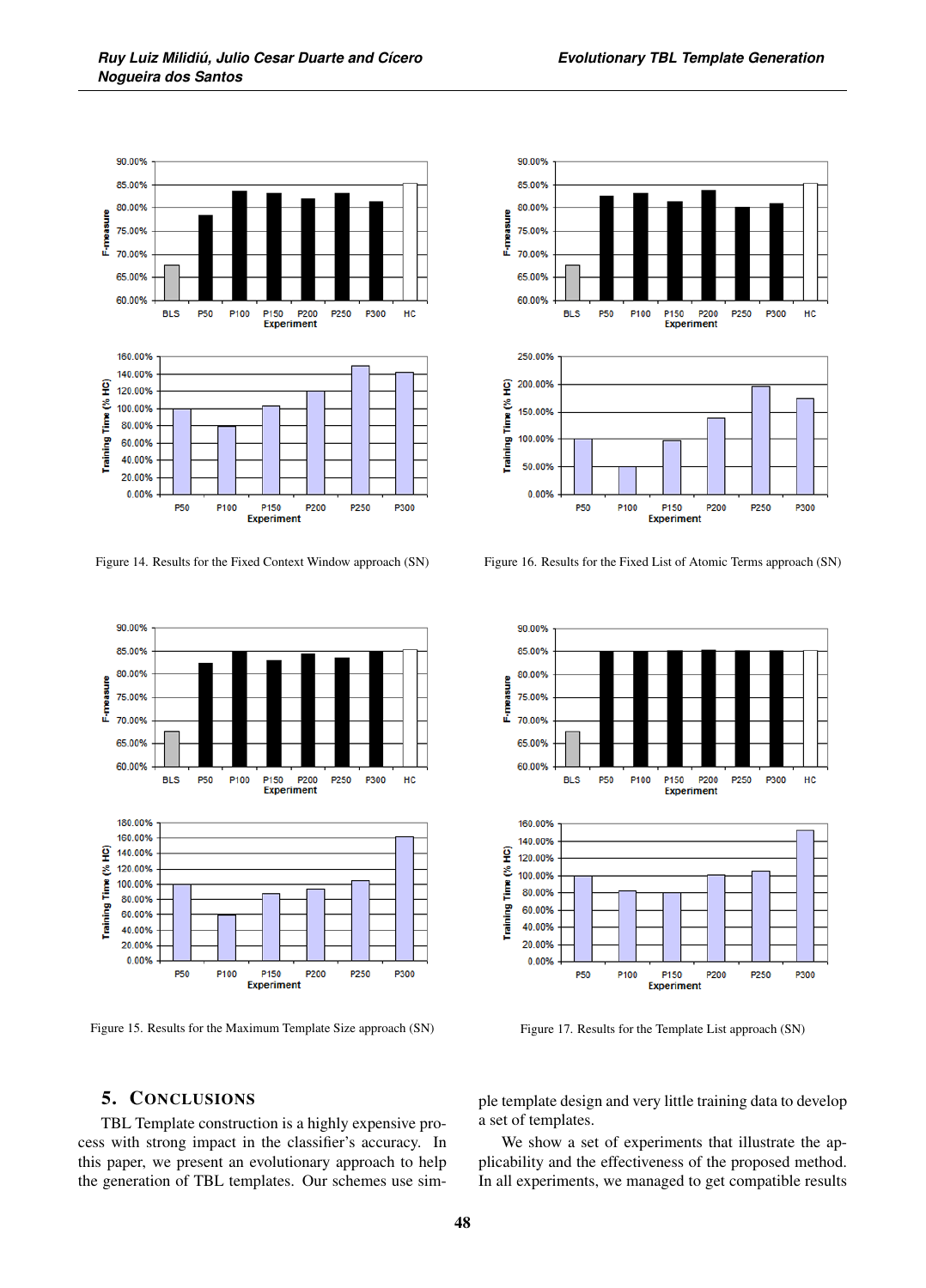

Figure 18. Results for the Fixed Context Window approach (AP)



Figure 19. Results for the Maximum Template Size approach (AP)

when comparing to the ones obtained by handcrafted templates. In some cases, the results provide even a better Fscore. Moreover, the overall training time is reduced since the domain expert is removed from the template generation process.

In the future work, we plan to analyze the fitness func-

*Evolutionary TBL Template Generation*



Figure 20. Results for the Fixed List of Atomic Terms approach (AP)



Figure 21. Results for the Template List approach (AP)

tion time-complexity to improve the efficiency of our solution. We also plan to validate it on harder problems, even the ones that require investigation with a large feature offset.